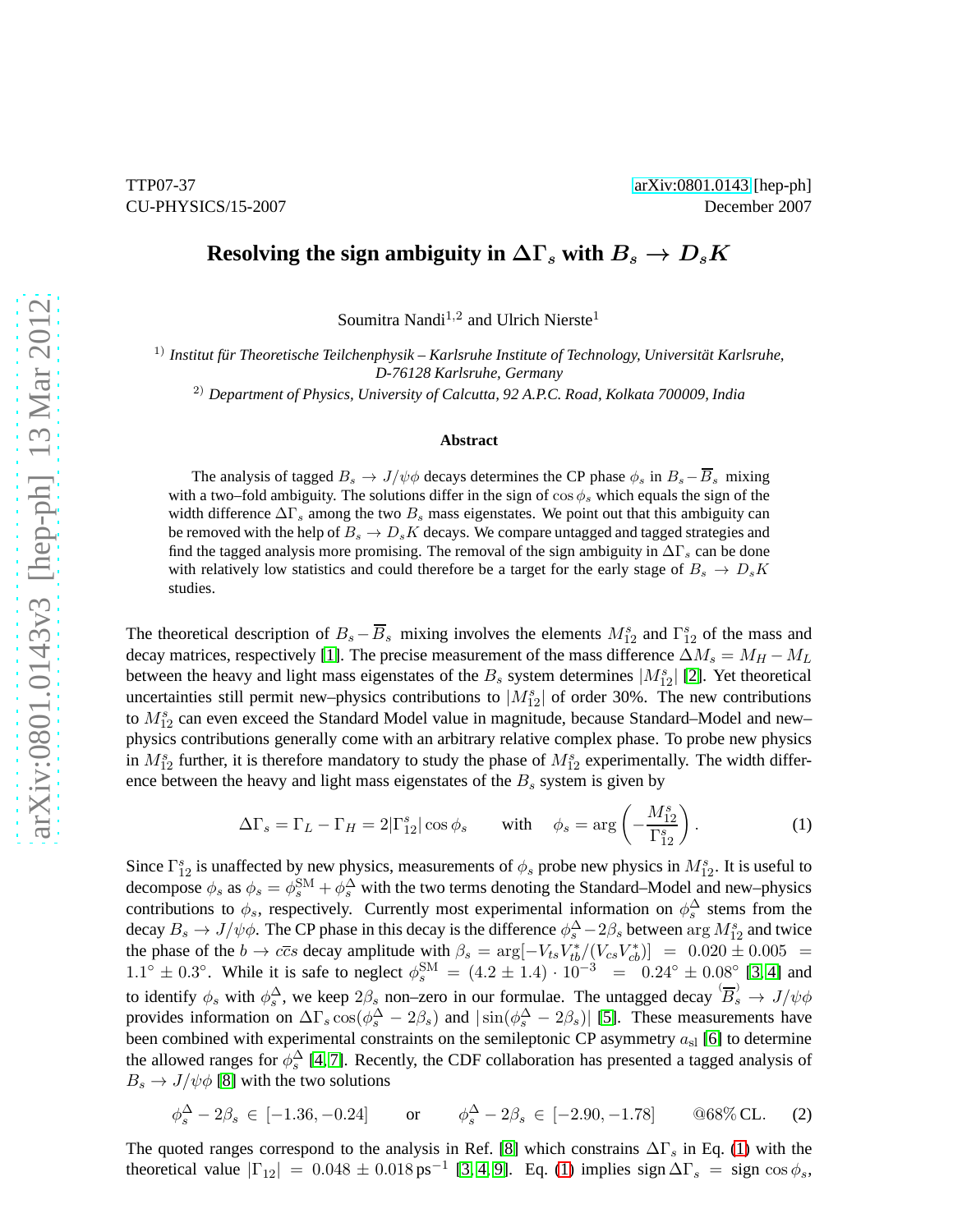so that the two solutions in Eq. [\(2\)](#page-0-1) correspond to  $\Delta\Gamma_s > 0$  and  $\Delta\Gamma_s < 0$ , respectively. Lifetime measurements in the components of the angular distributions of an untagged  $B_s \to J/\psi \phi$  sample determine  $|\Delta\Gamma_s|$ , which implies a four–fold ambiguity in  $\phi_s^{\Delta}$  [\[4,](#page-5-3) [10,](#page-5-9) [11\]](#page-5-10). Neglecting the small  $\beta_s$  for a moment, all quantities which can be extracted from  $B_s \to J/\psi \phi$  and also  $a_{sl}$  suffer from the same two–fold ambiguity  $\phi_s^{\Delta} \leftrightarrow \pi - \phi_s^{\Delta}$  visible in Eq. [\(2\)](#page-0-1). Thus at present we do not have any information on the sign of  $\Delta\Gamma_s$ . The two solutions in Eq. [\(2\)](#page-0-1) correspond to different values of cos  $\delta_{1,2}$ , where δ<sub>1</sub> and δ<sub>2</sub> are strong phases. In order to resolve the ambiguity in sign cos  $\phi_s = \text{sign } \Delta \Gamma_s$  one must determine sign  $\cos \delta_{1,2}$ . If this is done with naive factorisation [\[12\]](#page-5-11), the second solution in Eq. [\(2\)](#page-0-1) is obtained. However, if the strong phases measured in  $B_d \to J/\psi K^*$  [\[13\]](#page-5-12) are used, one finds the first solution in Eq. [\(2\)](#page-0-1) (see the discussion in [\[8\]](#page-5-7)). It should be noted that the  $SU(3)_F$  symmetry links  $B_d \to J/\psi K^*$  only partially to  $B_s \to J/\psi \phi$ . Only the component of the  $\phi$  meson with U–spin equal to 1 belongs to the symmetry multiplet of the  $K^*$ . The decay amplitude into the equally large U–spin–zero component cannot be related to  $B_d \to J/\psi K^*$ . Since there is also no reason to trust naive factorisation in  $B_s \to J/\psi \phi$ , we conclude that the sign ambiguity in  $\Delta \Gamma_s$  is unresolved.

The tagged decays  $\overleftrightarrow{B_s} \to D_s^{\mp} K^{\pm}$  were proposed to determine the angle  $\gamma$  of the unitarity triangle (UT). They do not involve any penguin pollution and are therefore hadronically very clean [\[14\]](#page-5-13). However, these decays are also sensitive to a possible new phase in  $B_s-\overline{B}_s$  mixing and really determine  $\phi_s^{\Delta} - 2\beta_s + \gamma$  (up to a tiny correction of order 0.1°). An exhaustive study of  $(\overline{B}_s) \to D_s^{\pm} K^{\pm}$  including the effects of a non–zero  $\phi_s^{\Delta}$  can be found in Ref. [\[15\]](#page-5-14), which also focuses on the determination of  $\gamma$ assuming that  $\phi_s^{\Delta}$  has been determined unambigously with other methods. In this paper we propose to view  $\overline{B}_s$   $\to D_s^{\mp} K^{\pm}$  from a different angle: We exploit that  $\gamma$  is well–measured at B factories and show that  $(B_s \to D_s^{\pm} K^{\pm}$  can be used to discriminate between the two solutions with  $\cos \phi_s > 0$  and  $\cos \phi_s < 0$  in Eq. [\(2\)](#page-0-1). This information can be found with relatively low statistics, much before studies of this decay mode at LHCb become competitive for the determination of  $\gamma$ . The resolution of the sign ambiguity in  $\Delta\Gamma_s$  can be achieved either with a lifetime measurement in untagged  $\langle \overline{B}_s^0 \rangle \to D_s^{\mp} K^{\pm}$ decays or by inspecting the sign of the oscillating term in a tagged  $B_s \to D_s^{\pm} K^{\pm}$  data sample. We will discuss both strategies below. Since the CDF experiment has already gathered more than 100  $B_s \to D_s^{\pm} K^{\pm}$  events [\[16\]](#page-5-15), the determination of sign  $\Delta\Gamma_s$  maybe even within reach of the Tevatron.

 $\gamma$  is well–known from the decay  $B_d \to \rho^+ \rho^-$ , which measures the UT angle  $\alpha$  plus a potential phase of new physics in  $B_d$ — $\overline{B}_d$  mixing: If the measured CP asymmetries in  $B_d \to \rho^+ \rho^-$  and  $B_d \to J/\psi K_s$ are combined to solve for  $\gamma = \pi - \alpha - \beta$ , any new physics in  $B_d - \overline{B}_d$  mixing drops out. Exploiting the smallness of the penguin pollution in  $B_d \to \rho^+ \rho^-$  and using QCD factorisation [\[17\]](#page-5-16) Ref. [\[18\]](#page-6-0) finds  $\gamma = 71^\circ \pm 5^\circ$ . For simplicity we define

<span id="page-1-0"></span>
$$
\gamma_s \equiv \gamma - 2\beta_s = 69^\circ \pm 5^\circ. \tag{3}
$$

Alternatively one can include other  $B \to \rho \rho$  modes and use isospin symmetry to control the penguin pollution [\[19\]](#page-6-1). In principle this analysis comes with discrete ambiguities for  $\gamma$  as well. However, the global analysis of the UT only permits the one solution for  $\gamma$  quoted above.

The time–dependent  $\overleftrightarrow{B}_s^{\,} \rightarrow D_s^{\mp} K^{\pm}$  decay rates involve [\[1,](#page-5-0) [14,](#page-5-13) [15\]](#page-5-14)

$$
\lambda_{D_s^- K^+} = \frac{q}{p} \frac{\langle D_s^- K^+ | \overline{B}_s \rangle}{\langle D_s^- K^+ | B_s \rangle} = |\lambda_{D_s^- K^+}| e^{-i (\gamma_s + \phi_s^{\Delta} - \delta)}
$$
  

$$
\lambda_{D_s^+ K^-} = \frac{q}{p} \frac{\langle D_s^+ K^- | \overline{B}_s \rangle}{\langle D_s^+ K^- | B_s \rangle} = \frac{1}{|\lambda_{D_s^- K^+}|} e^{-i (\gamma_s + \phi_s^{\Delta} + \delta)}.
$$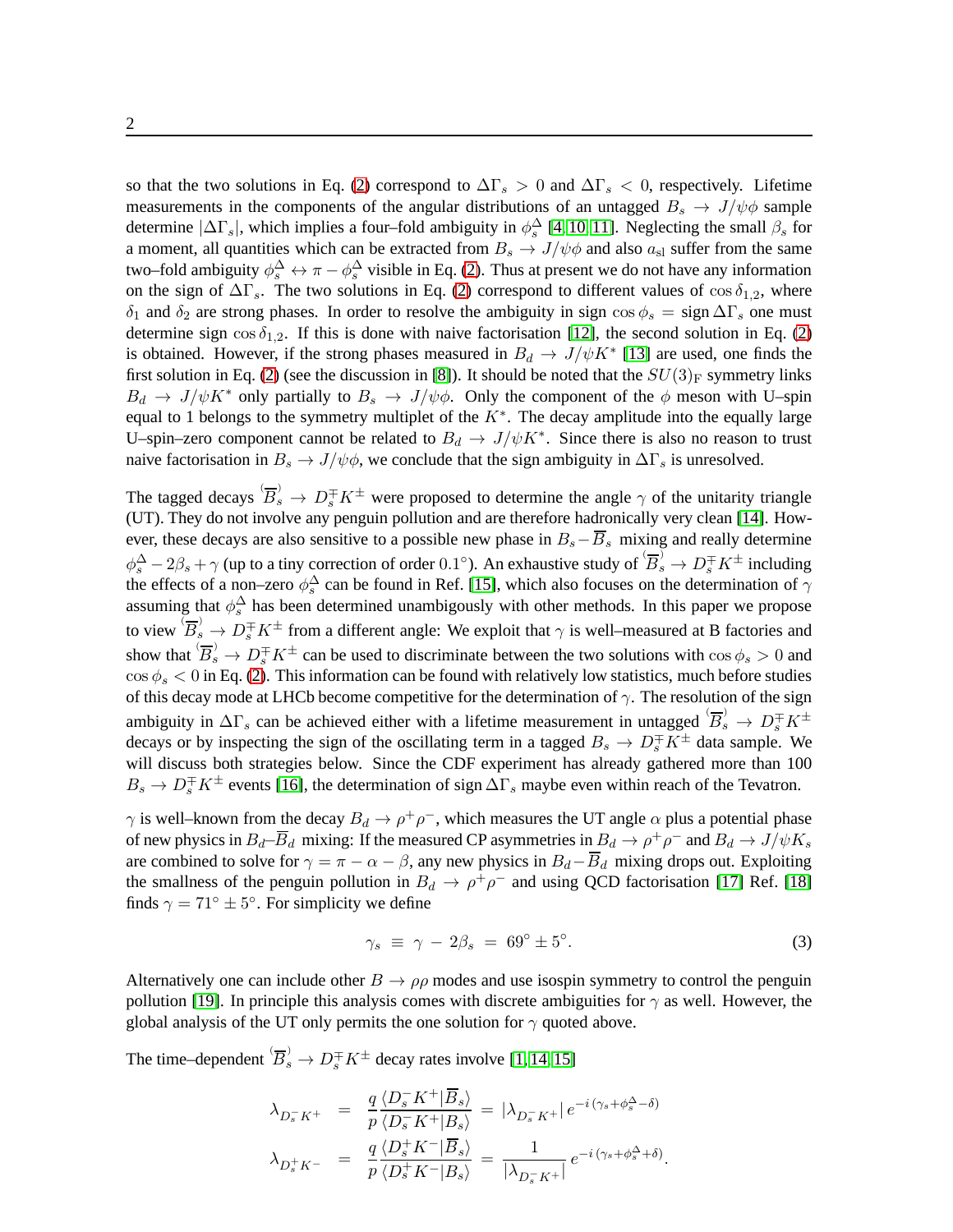Here  $q/p$  encodes  $B_s - \overline{B}_s$  mixing in the usual way and  $\delta$  is a strong phase which equals zero if the matrix elements are computed in the factorisation approximation [\[15\]](#page-5-14). The  $\overline{B}_s$   $\to D_s^{\mp} K^{\pm}$  decays are colour–allowed tree level processes and the factorisation approximation is exact in the limit of a large number  $N_c$  of colours. We point out that the only  $1/N_c$  corrections to the matrix elements stem from annihilation topologies which are empirically known to be small. The remaining corrections to the large– $N_c$  limit are quadratic in  $1/N_c$ , see e.g. [\[20\]](#page-6-2). Of course the full-flesh tagged analysis can determine  $\delta$  [\[14,](#page-5-13) [15\]](#page-5-14), but for our purposes it is sufficient to know that  $\delta$  is small. We conservatively assume  $|\delta| < 0.2$ .

We introduce the shorthand notation

$$
b = \frac{2|\lambda_{D_s^- K^+}|}{1 + |\lambda_{D_s^- K^+}|^2} \tag{4}
$$

and note that  $0 < b \le 1$ . For realistic values  $|\lambda_{D_s^- K^+}| \approx 0.4$  one finds  $b \approx 0.7$ .

The time–dependent decay rates for the four relevant processes are [\[1\]](#page-5-0)

<span id="page-2-3"></span>
$$
\Gamma\left(B_s(t) \to D_s^{\pm} K^{\pm}\right) = Ne^{-\Gamma_s t} \Big[ \cosh\left(\frac{\Delta \Gamma_s t}{2}\right) \pm \left(1 - b \left|\lambda_{D_s^- K^+}\right|\right) \cos(\Delta M_s t) \n- b \cos(\gamma_s + \phi_s^{\Delta} \mp \delta) \sinh\left(\frac{\Delta \Gamma_s t}{2}\right) + b \sin(\gamma_s + \phi_s^{\Delta} \mp \delta) \sin(\Delta M_s t) \Big],
$$
\n
$$
\Gamma\left(\overline{B}_s(t) \to D_s^{\mp} K^{\pm}\right) = Ne^{-\Gamma_s t} \Big[ \cosh\left(\frac{\Delta \Gamma_s t}{2}\right) \mp \left(1 - b \left|\lambda_{D_s^- K^+}\right|\right) \cos(\Delta M_s t) \n- b \cos(\gamma_s + \phi_s^{\Delta} \mp \delta) \sinh\left(\frac{\Delta \Gamma_s t}{2}\right) - b \sin(\gamma_s + \phi_s^{\Delta} \mp \delta) \sin(\Delta M_s t) \Big].
$$
\n(5)

Here  $\Gamma_s = (\Gamma_L + \Gamma_H)/2$  and N is a normalisation constant. Now the untagged decay rate for the decay mode  $\overleftrightarrow{B}_s$   $\to D_s^{\pm} K^{\mp}$  reads

<span id="page-2-0"></span>
$$
\Gamma\left[D_s^{\mp}K^{\pm},t\right] \equiv \Gamma\left(B_s(t) \to D_s^{\mp}K^{\pm}\right) + \Gamma\left(\overline{B}_s(t) \to D_s^{\mp}K^{\pm}\right)
$$
\n
$$
= 2Ne^{-\Gamma_s t} \left[\cosh\left(\frac{\Delta \Gamma_s t}{2}\right) - b\cos(\gamma_s + \phi_s^{\Delta} \mp \delta)\sinh\left(\frac{\Delta \Gamma_s t}{2}\right)\right], \qquad (6)
$$

which is just the familiar two–exponential formula with the time–dependent factors  $\exp[-\Gamma_L t]$  and  $\exp[-\Gamma_H t]$ . In practice one can determine two quantities from the untagged decay rate in Eq. [\(6\)](#page-2-0), the branching fraction and the lifetime measured in the considered mode  $\overline{B}_s^0 \to D_s^{\pm} K^{\mp}$ . The normalisation constant  $N$  can be related to the CP–averaged branching fraction  $[1, 11]$  $[1, 11]$ :

<span id="page-2-1"></span>
$$
\mathcal{B}(\overline{B}_s^{\flat} \to D_s^{\mp} K^{\pm}) \equiv \frac{\mathcal{B}(B_s \to D_s^{\mp} K^{\pm}) + \mathcal{B}(\overline{B}_s \to D_s^{\mp} K^{\pm})}{2}
$$

$$
= \frac{N \Gamma_s}{\Gamma_s^2 - (\Delta \Gamma_s)^2 / 4} \left[ 1 - b \cos(\gamma_s + \phi_s^{\Delta} \mp \delta) \frac{\Delta \Gamma_s}{2 \Gamma_s} \right]. \tag{7}
$$

From Eq. [\(7\)](#page-2-1) one finds

<span id="page-2-2"></span>
$$
\frac{\mathcal{B}(\overline{B}_s^{\flat} \to D_s^+ K^-) - \mathcal{B}(\overline{B}_s^{\flat} \to D_s^- K^+)}{\mathcal{B}(\overline{B}_s^{\flat} \to D_s^+ K^-) + \mathcal{B}(\overline{B}_s^{\flat} \to D_s^- K^+)} = b \frac{\sin(\gamma_s + \phi_s^{\Delta}) \sin \delta}{1 - b \cos(\gamma_s + \phi_s^{\Delta}) \cos \delta \frac{\Delta \Gamma_s}{2\Gamma_s}} \frac{\Delta \Gamma_s}{2\Gamma_s}.
$$
 (8)

Once this ratio of branching fractions is measured at the level of a few percent, it will be useful to place tighter bounds on  $|\sin(\gamma_s + \phi_s^{\Delta})\sin \delta|$  and may help the tagged analysis.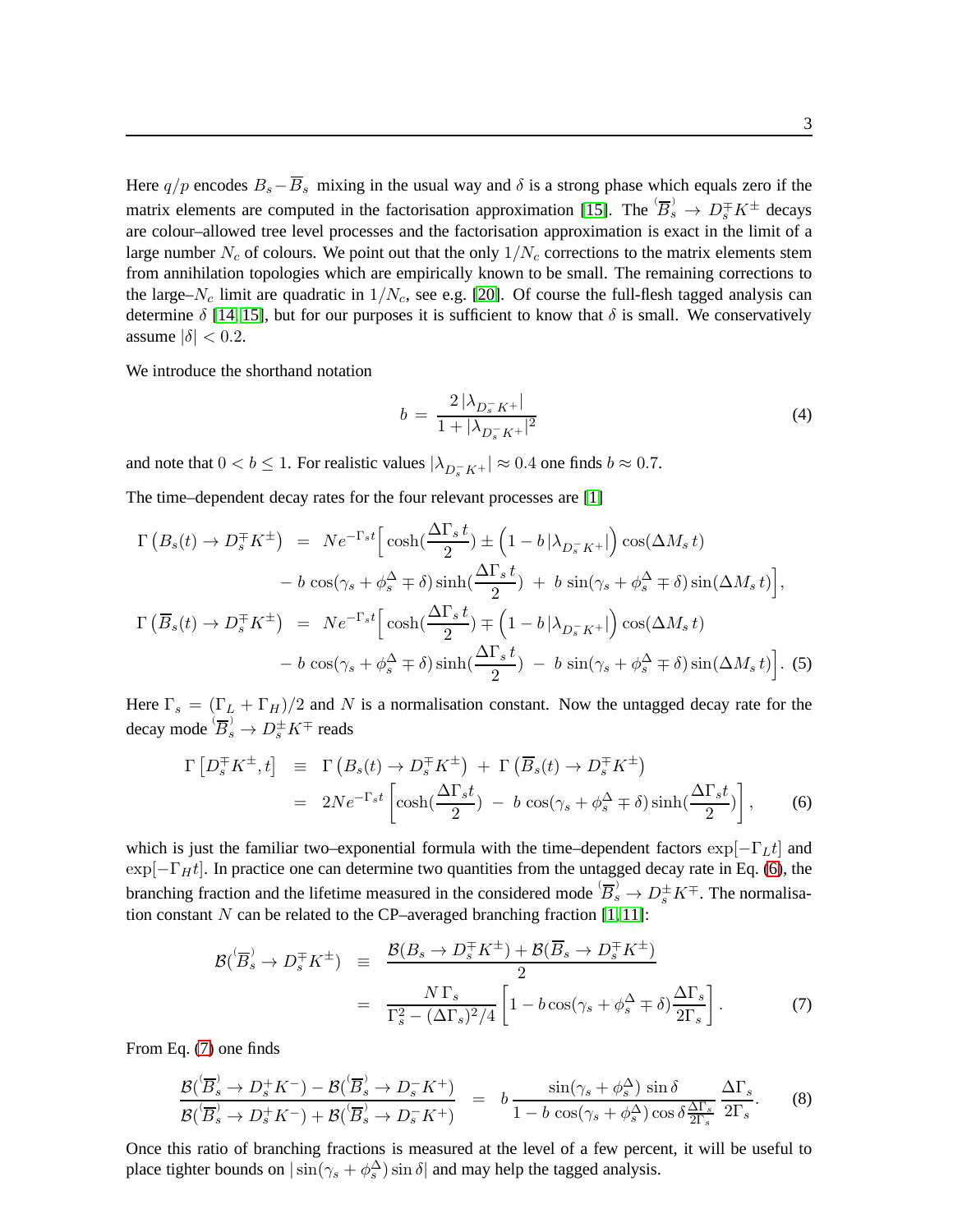

<span id="page-3-1"></span>Figure 1: The tagged  $\overleftrightarrow{B_s} \to J/\psi \phi$  analysis gives one solution for  $\sin(\phi_s^{\Delta} - 2\beta_s)$  corresponding to the two–fold ambiguity  $\phi_s^{\Delta} - 2\beta_s \leftrightarrow \pi - \phi_s^{\Delta} + 2\beta_s$ . The left plot shows how the measurement of L in Eq. [\(10\)](#page-3-0) can resolve this ambiguity. For  $sin(\phi_s^{\Delta} - 2\beta_s) < 0$  the upper branch corresponds to  $\cos \phi_s^{\Delta} > 0$  and  $\Delta \Gamma_s > 0$ , while the lower branch corresponds to  $\cos \phi_s^{\Delta} < 0$  and  $\Delta \Gamma_s < 0$ . For  $\sin(\phi_s^{\Delta} - 2\beta_s) > 0$  the situation is reversed. The right plot shows the coefficient S of the tagged analysis. The upper curve is for  $\cos \phi_s > 0$  meaning  $\Delta \Gamma_s > 0$ , the lower curve corresponds to  $\cos \phi_s$  < 0 meaning  $\Delta \Gamma_s$  < 0. Both plots are for  $b = 0.7$  and  $|\delta|$  < 0.2. The blue (dark) curves correspond to  $\gamma = 71^{\circ}$ , the red (medium grey) and green (light) curves correspond to  $\gamma = 66^{\circ}$  and  $\gamma = 76^{\circ}$ , respectively.

For our purposes we need the lifetime information: A maximum likelihood fit of a time evolution given by Eq. [\(6\)](#page-2-0) to a single exponential  $\propto \exp[-\Gamma_{D_s^{\pm}K^{\pm}}t]$  determines [\[11,](#page-5-10)21]:

<span id="page-3-2"></span>
$$
\Gamma_{D_s^{\mp} K^{\pm}} = \Gamma_s + b \cos(\gamma_s + \phi_s^{\Delta} \mp \delta) \frac{\Delta \Gamma_s}{2} = \Gamma_s + b \cos(\gamma_s + \phi_s^{\Delta} \mp \delta) \cos \phi_s^{\Delta} |\Gamma_{12}^s|, \tag{9}
$$

where we neglected corrections of order  $(\Delta\Gamma_s)^2/\Gamma_s^2$ . Comparing the rates  $\Gamma_{D_s^+K^-}$  and  $\Gamma_{D_s^-K^+}$  gives the same information as Eq. [\(8\)](#page-2-2). More important for us is the average of the two widths: Defining the quantity  $L$  through

<span id="page-3-0"></span>
$$
\frac{\Gamma_{D_s^+ K^-} + \Gamma_{D_s^- K^+}}{2} - \Gamma_s = b \cos \delta \cos(\gamma_s + \phi_s^{\Delta}) \cos \phi_s^{\Delta} |\Gamma_{12}^s| \equiv L |\Gamma_{12}^s|, \tag{10}
$$

one first realises that the dependence of L on  $\delta$  is only quadratic, so that the uncertainty from  $\delta$  is inessential in view of the error on  $\gamma_s$  in Eq. [\(3\)](#page-1-0):  $|\delta| < 0.2$  implies  $0.98 < \cos \delta < 1$ . Second we verify from Eq. [\(10\)](#page-3-0) that we can resolve the ambiguity in  $\phi_s^{\Delta}$  by comparing the lifetime measured in  $(B_s \to D_s K$  with  $1/\Gamma_s$ , provided that  $\phi_s^{\Delta}$  differs from 0 or  $\pi$ . This feature is illustrated in the left plot of Fig. [1.](#page-3-1) For example, the central values in the two intervals in Eq. [\(2\)](#page-0-1) both correspond to  $\sin(\phi_s^{\Delta} - 2\beta_s) = -0.72$ . But the solution with  $\Delta\Gamma_s > 0$  comes with  $L > 0$ , while  $\Delta\Gamma_s < 0$ implies  $L < 0$ . We do not recommend to fit the data to a single exponential, because Eq. [\(9\)](#page-3-2) is only correct, if e.g. the experimental acceptance does not vary with the decay length. Instead we propose to determine  $\phi_s^{\Delta}$  with the exact formula in Eq. [\(6\)](#page-2-0) with  $\Delta\Gamma_s$  expressed as  $\Delta\Gamma_s = 2|\Gamma_{12}^s|\cos\phi_s^{\Delta}$  and  $|\Gamma_{12}^s| = 0.048 \pm 0.018 \text{ ps}^{-1}$  [\[4\]](#page-5-3). Further  $\Gamma_s$  could be fixed to the theoretical value  $\Gamma_s \simeq 1/\tau_{B_d}$ .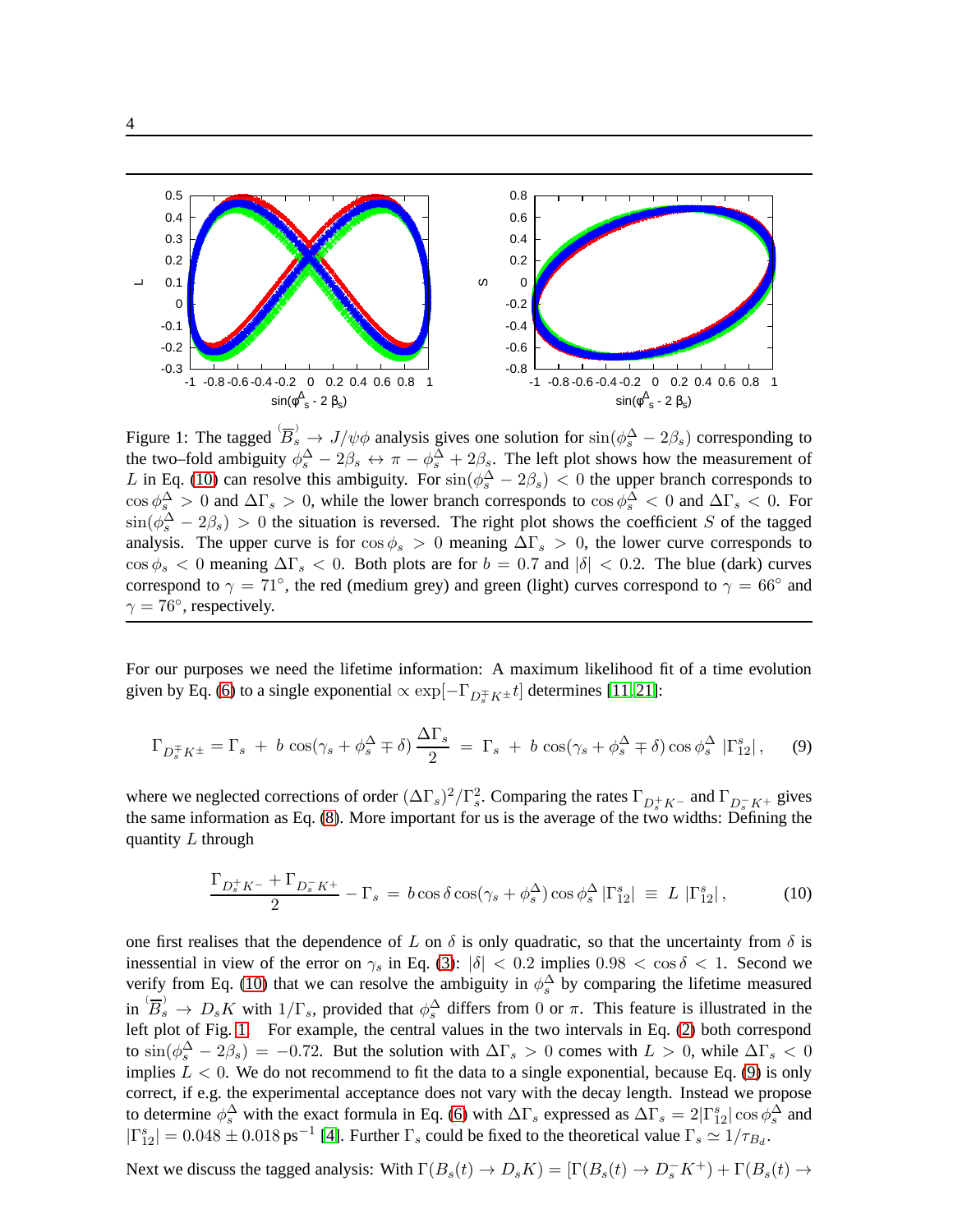$(D_s^+ K^-)]/2$  we encounter the CP asymmetry

$$
\frac{\Gamma(B_s(t) \to D_s K) - \Gamma(B_s(t) \to D_s K)}{\Gamma(B_s(t) \to D_s K) + \Gamma(\overline{B}_s(t) \to D_s K)} =
$$
\n
$$
\frac{b \cos \delta \sin(\gamma_s + \phi_s^{\Delta}) \sin(\Delta M_s t)}{\cosh(\Delta \Gamma_s t/2) - b \cos \delta \cos(\gamma_s + \phi_s^{\Delta}) \sinh(\Delta \Gamma_s t/2)}
$$
(11)

The coefficient of the oscillating term,

<span id="page-4-0"></span>
$$
S \equiv b \cos \delta \sin(\gamma_s + \phi_s^{\Delta}) \tag{12}
$$

also permits the removal of the discrete ambiguity in  $\phi_s^{\Delta}$ , because the replacement of  $\phi_s^{\Delta} - 2\beta_s$  by  $\pi - \phi_s^{\Delta} + 2\beta_s$  changes S dramatically, as shown in the right plot of Fig. [1.](#page-3-1) S even discriminates between the two cases  $\phi_s^{\Delta} = 0$  and  $\phi_s^{\Delta} = \pi$ , which are the two possible cases in the class of new physics models without new sources of CP violation.

Comparing the untagged and tagged method we find that discriminating the two branches for  $L$  in the left plot of Fig. [1](#page-3-1) means a lifetime measurement with an accuracy of roughly 2% requiring at least 2500 events, because the difference of the two solutions for  $L|\Gamma_{12}^s|/|\Gamma_s|$  hardly exceeds 0.04 and even vanishes if  $\phi_s^{\Delta}$  is close to 0 or  $\pi$ . The tagged measurement looks better, even though tagging costs roughly a factor of 12–20 in statistics. The two solutions with  $\sin(\phi_s^{\Delta} - 2\beta_s) = -0.72$  correspond to  $S \simeq 0.3$  and  $S \simeq -0.6$  and a fairly small data sample should permit to discriminate between the two solutions. Finally we remark that one can eliminate  $\delta$  altogether, if both L and S are measured precisely: Eqs. [\(10\)](#page-3-0) and [\(12\)](#page-4-0) combine to

<span id="page-4-1"></span>
$$
\tan(\gamma_s + \phi_s^{\Delta}) = \frac{S}{L} \cos \phi_s^{\Delta}.
$$
 (13)

Now Eq. [\(13\)](#page-4-1) has four solutions for  $\phi_s^{\Delta}$  and two of them can be eliminated with the information on the sign of S. The remaining two solutions are not related by  $\phi_s^{\Delta} - 2\beta_s \leftrightarrow \pi - \phi_s^{\Delta} + 2\beta_s$ , so that in combination with  $B_s \to J/\Psi \phi$  the discrete ambiguity is lifted with the help of Eq. [\(13\)](#page-4-1). We emphasize that Eq. [\(13\)](#page-4-1) has been discussed before in Ref. [\[15\]](#page-5-14), where  $tan(\gamma_s + \phi_s^{\Delta})$  is expressed in terms of the coefficient of sinh( $\Delta \Gamma_s t/2$ ) in Eq. [\(5\)](#page-2-3). The extraction of this coefficient has a sign ambiguity if the sign of  $\Delta\Gamma_s$  is unknown. Through Eqs. [\(10\)](#page-3-0) and [\(13\)](#page-4-1) we have merely expressed  $\tan(\gamma_s + \phi_s^{\Delta})$  in terms of  $|\Gamma_{12}^s|$  and  $\cos \phi_s^{\Delta}$  to eliminate the implicit dependence on sign  $\Delta\Gamma_s$ .

In conclusion we have discussed the removal of the two–fold ambiguity in the extraction of  $\phi_s^{\Delta}$  from tagged  $B_s \to J/\psi \phi$  decays. We have shown that  $B_s \to D_s^{\pm} K^{\mp}$  data can be used to resolve this ambiguity. This analysis can be done with relatively low statistics, well before  $B_s \to D_s^{\pm} K^{\mp}$  decays become competitive for the determination of  $\gamma$ . Comparing untagged with tagged analyses we find that the tagged analysis is more promising, despite of the penalty from small tagging efficiencies at hadron colliders.

We thank Gavril A. Giurgiu and the referee for pointing out a misleading typo in the first preprint version of this article. SN acknowledges the hospitality of the TTP Karlsruhe and a grant from the Graduiertenkolleg "Hochenergiephysik und Teilchenastrophysik". The work of UN is supported by the BMBF grant 05 HT6VKB and by the EU Contract No. MRTN-CT-2006-035482, "FLAVIAnet".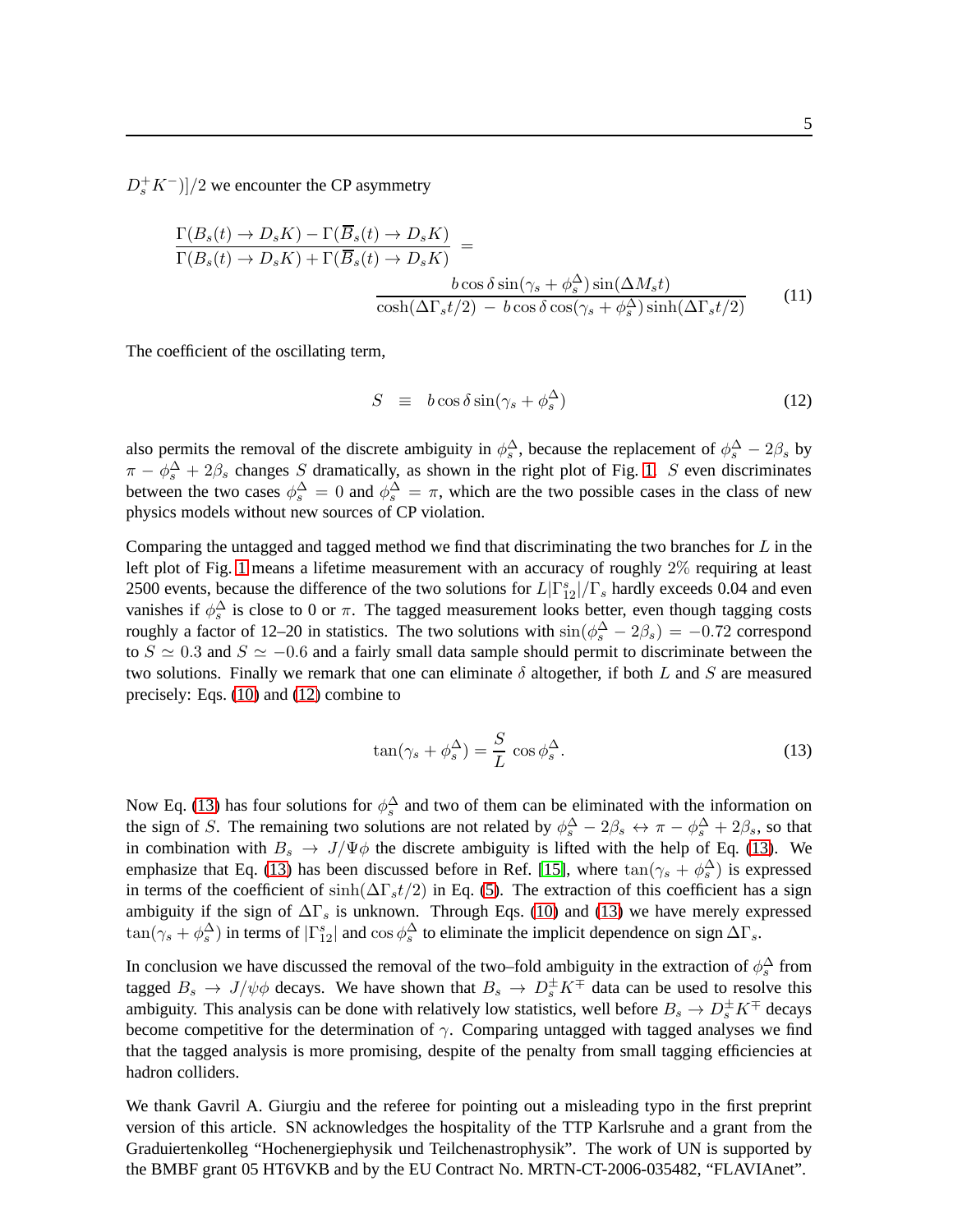## <span id="page-5-0"></span>**References**

- <span id="page-5-1"></span>[1] See e.g. K. Anikeev *et al.*, B *physics at the Tevatron: Run II and beyond*, [\[hep-ph/0201071\]](http://arxiv.org/abs/hep-ph/0201071), Chapters 1.3 and 6.1.
- [2] V. M. Abazov *et al.* [D0 Collaboration], Phys. Rev. Lett. **97** (2006) 021802; A. Abulencia *et al.* [CDF - Run II Collaboration], Phys. Rev. Lett. **97**, 062003 (2006). V. M. Abazov *et al.* [D0 Collaboration],conference note 5474, [http://www-do.fnal.gov/Run2Physics/WWW/results/prelim/B/B51/B51.pdf.](http://www-do.fnal.gov/Run2Physics/WWW/results/prelim/B/B51/B51.pdf)
- <span id="page-5-2"></span>[3] M. Beneke, G. Buchalla, A. Lenz and U. Nierste, Phys. Lett. B **576** (2003) 173 [\[arXiv:hep-ph/0307344\]](http://arxiv.org/abs/hep-ph/0307344). M. Ciuchini, E. Franco, V. Lubicz, F. Mescia and C. Tarantino, JHEP **0308** (2003) 031 [\[arXiv:hep-ph/0308029\]](http://arxiv.org/abs/hep-ph/0308029).
- <span id="page-5-4"></span><span id="page-5-3"></span>[4] A. Lenz and U. Nierste, J. High Energy Physics **0706**, 072 (2007) [\[arXiv:hep-ph/0612167\]](http://arxiv.org/abs/hep-ph/0612167).
- [5] T. Aaltonen *et al.* [CDF Collaboration] [arXiv:0712.2348](http://arxiv.org/abs/0712.2348) [hep-ex] D. Acosta *et al.* [CDF Collaboration], Phys. Rev. Lett. **94** (2005) 101803 [\[arXiv:hep-ex/0412057\]](http://arxiv.org/abs/hep-ex/0412057);
- <span id="page-5-5"></span>[6] V. M. Abazov *et al.* [D0 Collaboration], conference note 5143, [http://www-do.fnal.gov/Run2Physics/WWW/results/prelim/B/B40/B40.pdf.](http://www-do.fnal.gov/Run2Physics/WWW/results/prelim/B/B40/B40.pdf) V. M. Abazov *et al.* [DØ Collaboration], [arXiv:hep-ex/0701007.](http://arxiv.org/abs/hep-ex/0701007) V. Abazov, Phys. Rev. D **74**, 092001 (2006) [DØ Collaboration], [arXiv:hep-ex/0609014.](http://arxiv.org/abs/hep-ex/0609014) T. Aaltonen *et al.* [CDF Collaboration], CDF Note no. 9015, October 2007.
- <span id="page-5-6"></span>[7] V. M. Abazov *et al.* [DØ Collaboration], Phys. Rev. D **76**, 057101 (2007); M. Bona *et al.* [UTfit Collaboration], [arXiv:0707.0636](http://arxiv.org/abs/0707.0636) [hep-ph].
- <span id="page-5-8"></span><span id="page-5-7"></span>[8] T. Aaltonen *et al.* [CDF Collaboration], [arXiv:0712.2397\[](http://arxiv.org/abs/0712.2397)hep-ex].
- [9] M. Beneke, G. Buchalla, C. Greub, A. Lenz and U. Nierste, Phys. Lett. B **459** (1999) 631 [\[arXiv:hep-ph/9808385\]](http://arxiv.org/abs/hep-ph/9808385).
- <span id="page-5-10"></span><span id="page-5-9"></span>[10] Y. Grossman, Phys. Lett. **B380**, 99 (1996).
- <span id="page-5-11"></span>[11] I. Dunietz, R. Fleischer and U. Nierste, Phys. Rev. D **63**, 114015 (2001).
- [12] M. Bauer, B. Stech and M. Wirbel, Zeit. Phys. C **29**, 637 (1985) and Zeit. Phys. C **34**, 103 (1987); J.M. Soares, Phys. Rev. D **53**, 241 (1996); H.-Y. Cheng, Zeit. Phys. C **69**, 647 (1996). A.S. Dighe, I. Dunietz, R. Fleischer, Eur. Phys. J. C **6**, 647 (1999).
- <span id="page-5-13"></span><span id="page-5-12"></span>[13] B. Aubert *et al.* (BABAR Collaboration), Phys. Rev. D **71**, 032005 (2005).
- <span id="page-5-14"></span>[14] R. Aleksan, I. Dunietz and B. Kayser, Zeit. Phys. C **54**, 653 (1992).
- <span id="page-5-15"></span>[15] R. Fleischer, Nucl. Phys. **B671**, 459 (2003).
- <span id="page-5-16"></span>[16] CDF note 8850, [http://www-cdf.fnal.gov.](http://www-cdf.fnal.gov)
- [17] M. Beneke, G. Buchalla, M. Neubert and Christopher T. Sachrajda, Nucl. Phys. **B591**, 313 (2000). M. Beneke and M. Neubert, Nucl. Phys. B **675**, 333 (2003) [\[arXiv:hep-ph/0308039\]](http://arxiv.org/abs/hep-ph/0308039).